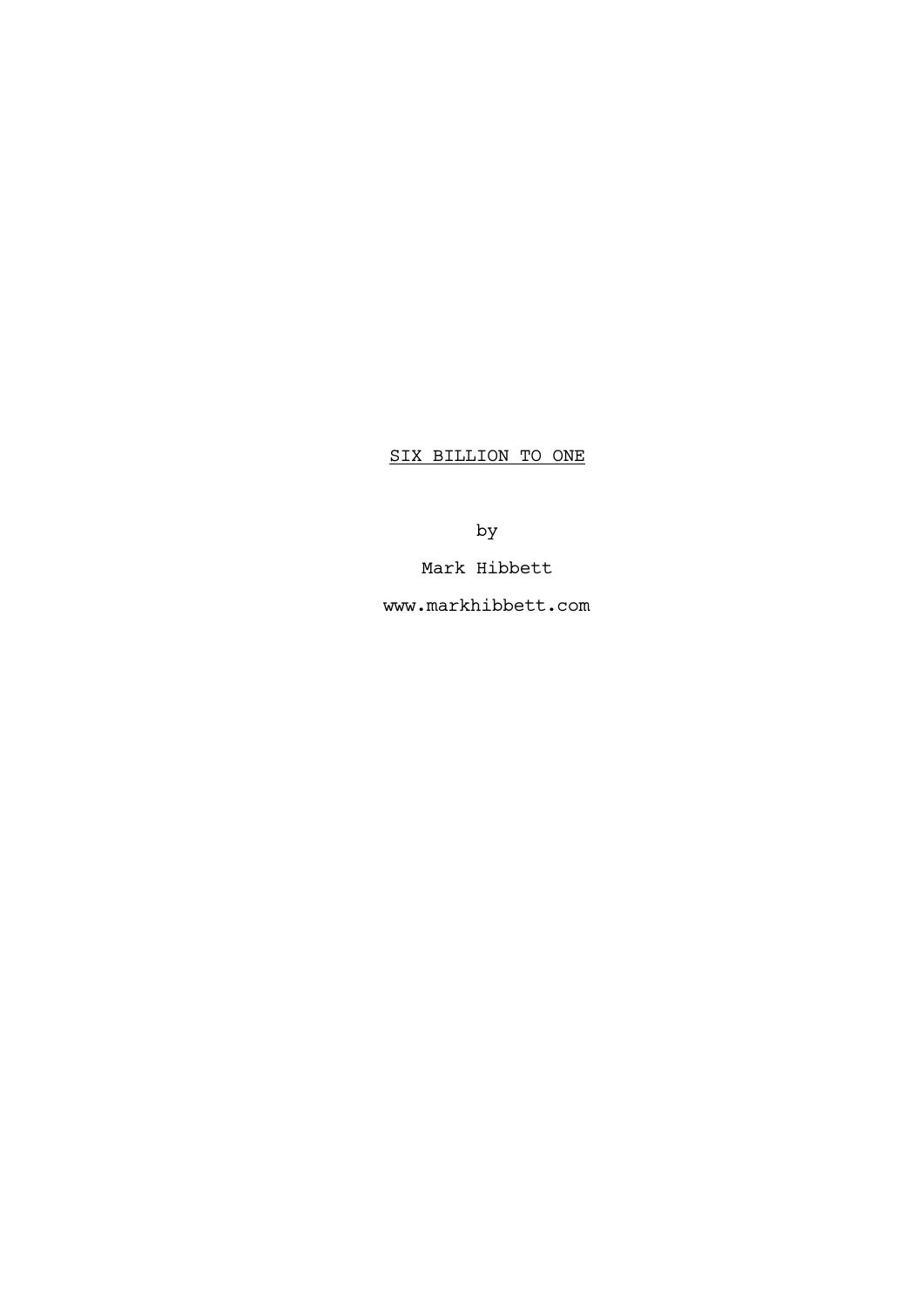INT. DAYTIME TV CHAT SHOW - DAY (TV RECORDING)

A nervous GUEST (42, crinkly, dark haired, handsome) sits opposite the HOST (56, doughy faced) and HOSTESS (34, glamorous).

> HOST Now, you could be forgiven for thinking we had Dominic Foster with us in the studio today.

## HOSTESS

I wish!

HOST But believe it or not, this isn't him!

They turn to their guest, who smiles uneasily.

EXT. SUBURBAN CUL DE SAC - DAY (TV RECORDING)

A LOCAL TV REPORTER (28, female, Asian, thin) stands with two MEN. The men are both crinkly, dark haired and handsome identical to each other and to the TV guest from previously except that one wears shorts and t-shirt and the other a summer dress.

> LOCAL TV REPORTER Well Steve, here's a weird one. This is Mr and Mrs Wilberforce who claim to have woken up looking just like Dominic Foster.

SHORTS AND T-SHIRT (Australian accent) Without the scar.

LOCAL TV REPORTER But apart from that -

SHORTS AND T-SHIRT I mean, I like the man, but I don't want to look like him. And as for my Julie -

EXT. FOSTERCORP BUILDING - DAY (TV RECORDING)

A REPORTER (another identical duplicate of the TV guest and couple, this time wearing a suit) stands outside a large building with a wire fence around it. Next to a gate in the fence is a huge poster with the slogan "FOSTERCORP - ALL FOR YOU!".

A row of police - most of whom are also duplicates - try to hold back a huge angry crowd of identical protestors.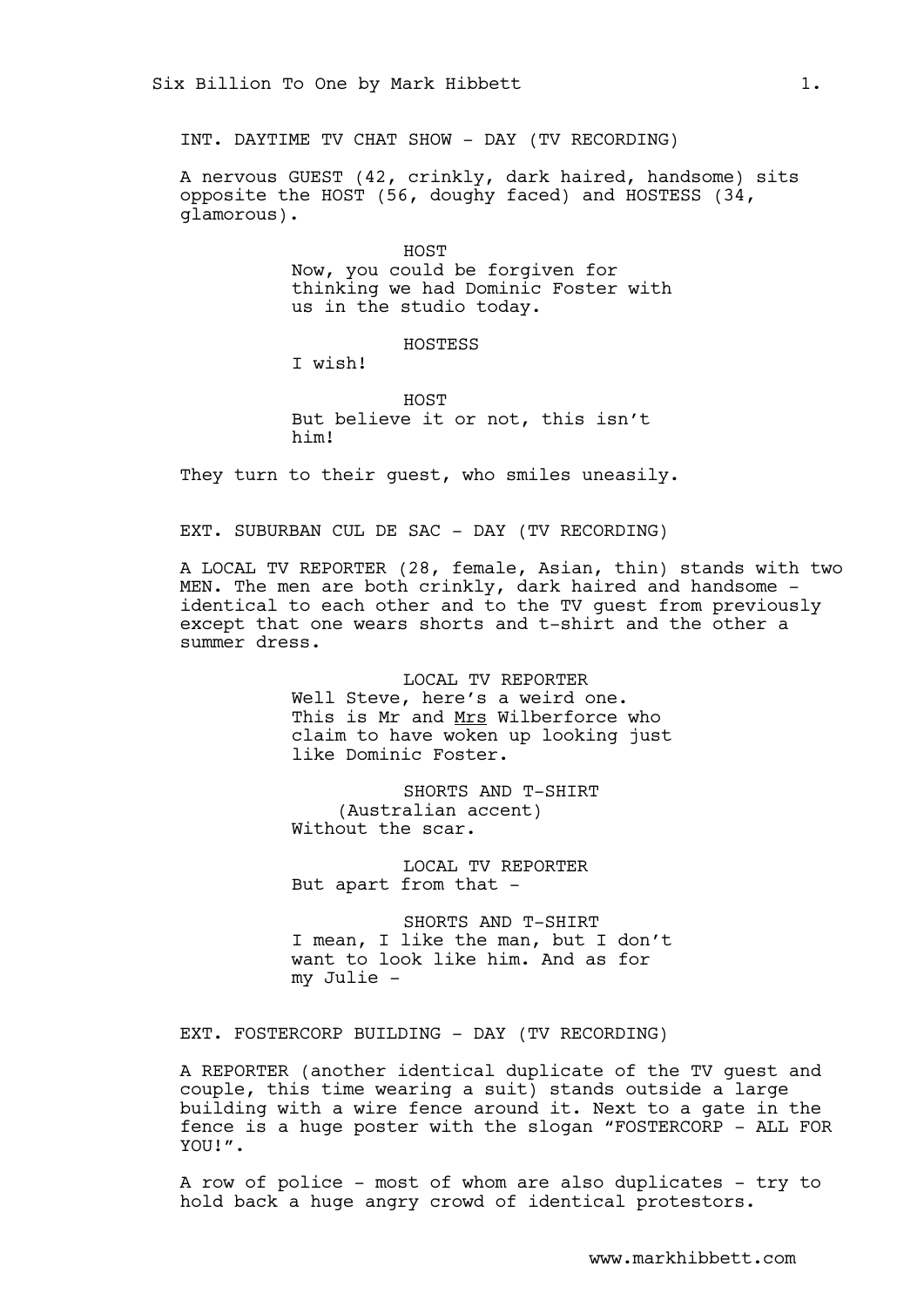### REPORTER

(Yorkshire accent) I'm Simon Wilkinson, reporting from Fostercorp's London headquarters where more and more Dominic Foster lookalikes, or "duplicates", as we're being called, are demanding answers.

INT. PRESS CONFERENCE - NIGHT (TV RECORDING)

Four more duplicates sit at a long table, three in various smart suits and one much more casual with a scar down the left side of his face - this is DOMINIC FOSTER, the "original" of all the duplicates. Around them cameras flash and reporters shout, it's chaos.

> JOURNALISTS Mr Foster! Is this your fault?

DOMINIC FOSTER (confident, posh) As I have said  $-$  repeatedly  $-$ Fostercorps have no more idea than anybody else as to what's happening.

EXT. LONDON STREET - DAY (PHONE RECORDING)

A cheering mob of duplicates looting in a smashed shop window. Amongst them a pair of duplicate policeman fight over a widescreen TV.

INT. HOUSE OF COMMONS - DAY (TV RECORDING)

The PRIME MINISTER (yet another duplicate) speaks to an angry House Of Commons, most of whom are also duplicates.

> PRIME MINISTER I can assure the house that we are investigating ways to hold criminals to account for their actions, whether or not they can be individually identified.

The House cheers. Amongst the MPs one - another duplicate stands and points a gun at the Prime Minister.

INT. GARAGE - NIGHT (YOUTUBE)

A duplicate in a bright orange boiler suit looms too close to the camera.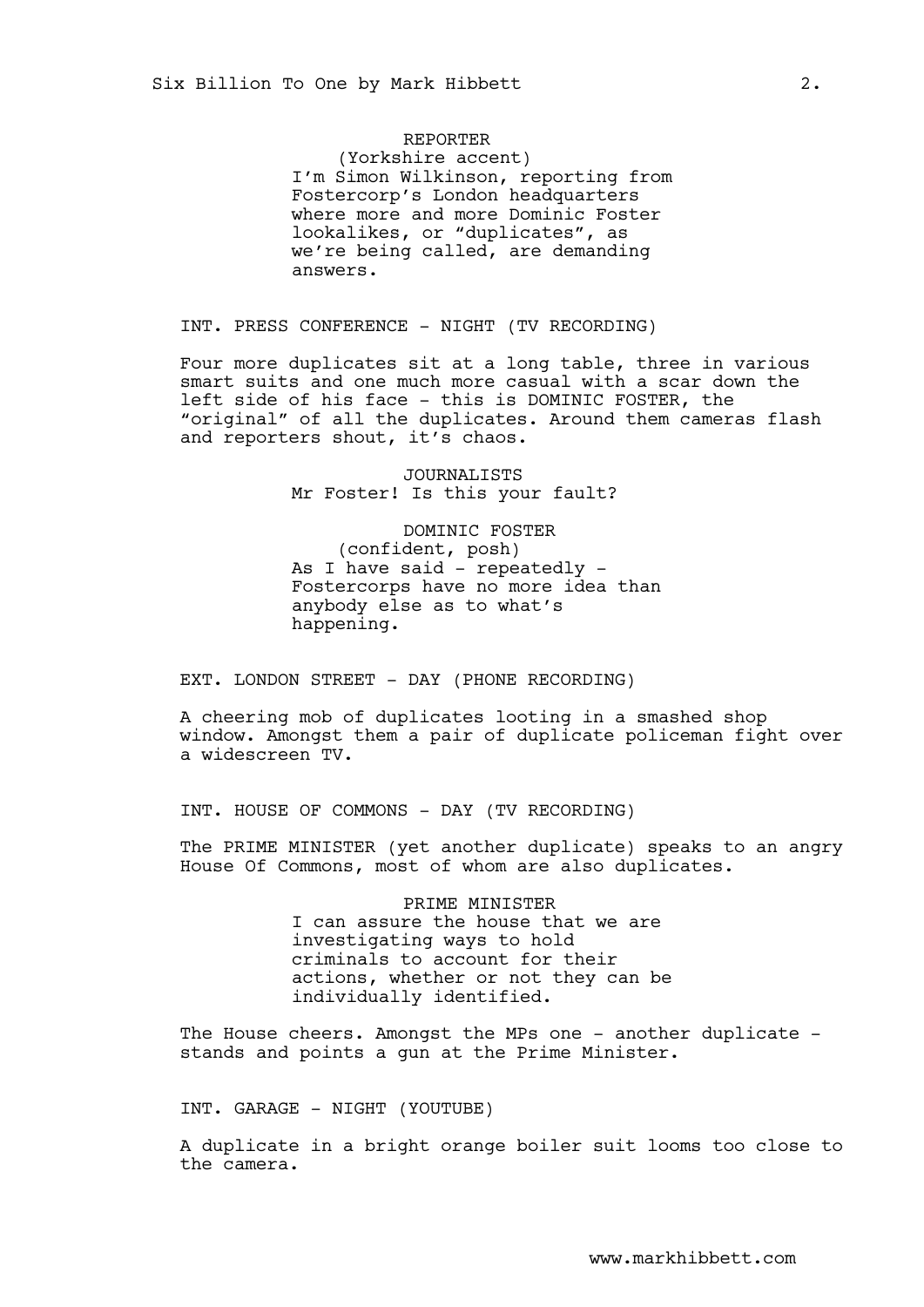ORANGE SUITED DUPLICATE Do not be fooled by establishment lies - this is a new age for the common man! This is the News From Nowhere!

EXT. THE MALL, LONDON - DAY (TV RECORDING)

A terrified DUPLICATE REPORTER watches as police rush into a mass of other duplicates, some in orange boiler suits, who have spilled out from behind barriers.

> DUPLICATE REPORTER All we know is that her majesty the Queen is somewhere in the crowd -

Another duplicate rushes across and punches him.

INT. WOOD PANELLED OFFICE - DAY (TV RECORDING)

A duplicate in a sombre black suit and tie sits behind a large desk, a Union Jack behind him.

> DEPUTY PRIME MINISTER As acting Prime Minister it is my solemn duty to inform you that we can no longer guarantee the rule of law. Please, for your own safety, remain within your homes.

EXT. THE PEAK DISTRICT - DAY

Rolling hills, stone walls, and a deserted road.

SUPER: "THREE YEARS LATER"

The peace is shattered by a battered green Mini racing past.

INT. MINI - CONTINUOUS

MICHAEL HENDRICKS (42, crinkly, handsome - a duplicate) is driving as if his life depends on it, which it does. He looks as if he's not slept for days, and the only clean thing about him is a large metal bracelet on his left wrist. He glances up at his rear view mirror.

## MICHAEL HENDRICKS

Oh dear.

EXT. THE PEAK DISTRICT - CONTINUOUS

Two more cars - a Fiat Punto and a Citroen Picasso - zoom along the road, chasing the Mini.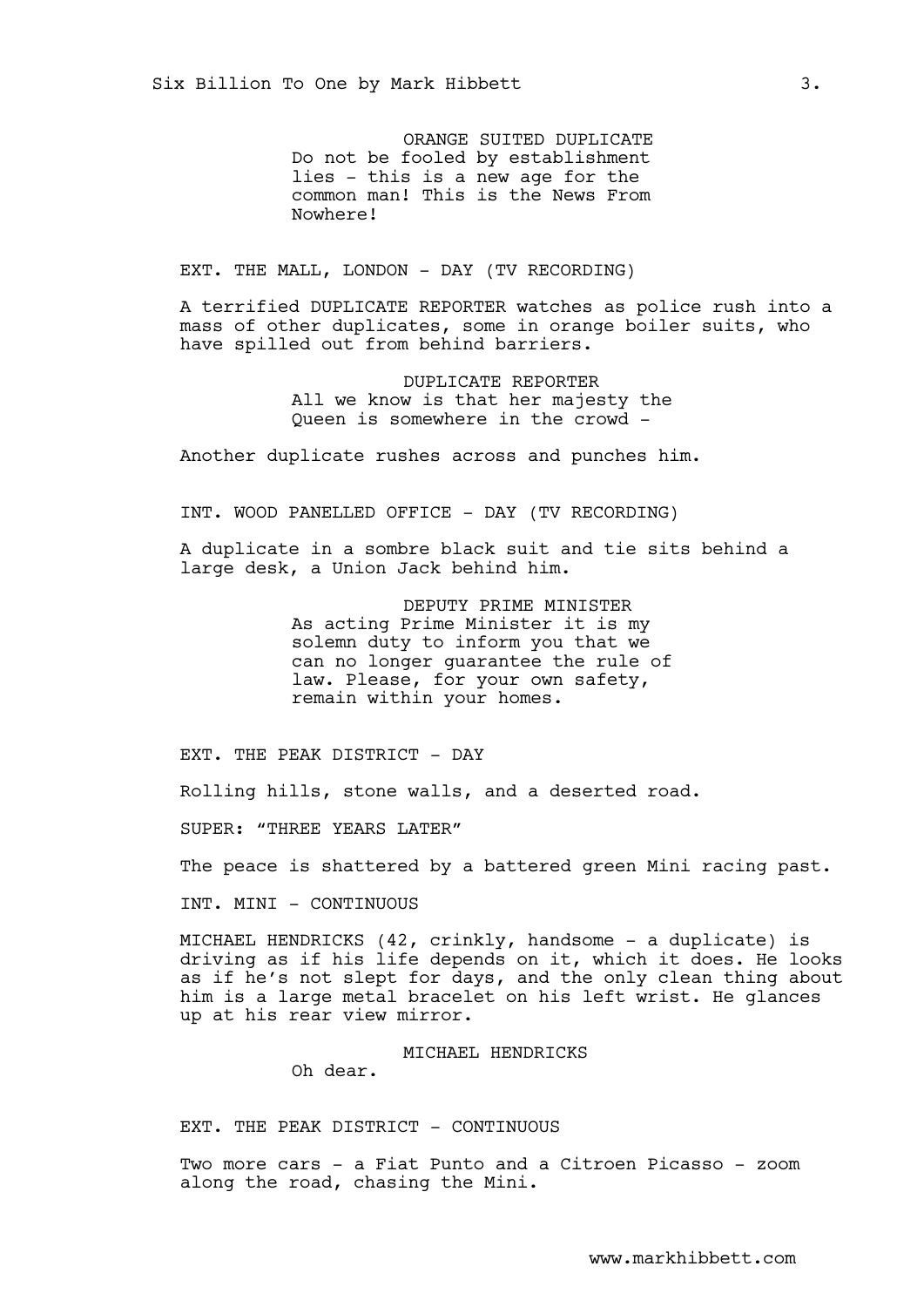INT. MINI - CONTINUOUS

Michael slams his foot on the brakes as he turns a sharp corner.

EXT. THE PEAK DISTRICT - CONTINUOUS

The Mini accelerates away from a T-junction. The other cars swerve round, still in pursuit.

INT. MINI - CONTINUOUS

Michael shifts back up the gears. He looks round.

EXT. THE PEAK DISTRICT - CONTINUOUS

A figure is now leaning out of the window of the Punto with a shotgun.

INT. MINI - CONTINUOUS

# MICHAEL HENDRICKS Leave me alone!

A bullet shatters the Mini's rear window. He winces and crouches forward in his seat, still driving.

EXT. THE PEAK DISTRICT - CONTINUOUS

Up ahead is a large building behind a high wall. In the wall are two big wooden gates, closed.

INT. MINI - CONTINUOUS

Michael puts his foot down hard on the accelerator, heading for the gates.

> MICHAEL HENDRICKS Come on. Nearly there.

EXT. THE PEAK DISTRICT - CONTINUOUS

None of the cars are slowing as they head for the building. A figure leans out of the Punto with the shotgun again and fires.

INT. MINI - CONTINUOUS

Michael is hit in the shoulder. He grabs it.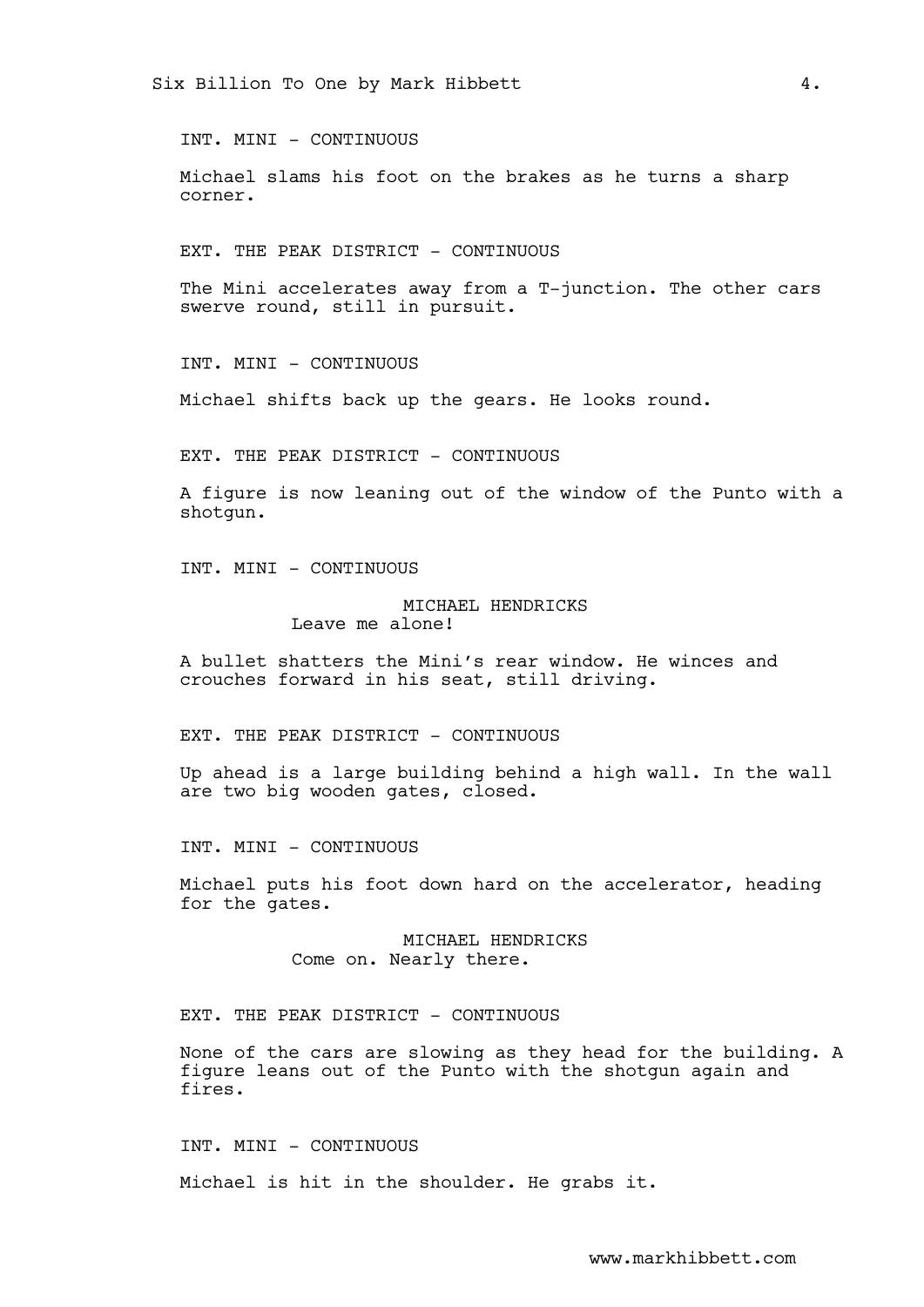MICHAEL HENDRICKS

Ow!

Screaming with pain he loses control of the car.

EXT. LARGE GATES - CONTINUOUS

The Mini spins and smashes into the gates with an almighty crash.

INT. MINI - CONTINUOUS

Michael is thrown forward from his seat then pulled back by his seat belt.

EXT. NUNNERY GATES - CONTINUOUS

The Punto skids to a halt next to the Mini. The Citroen parks just behind, next to a large sign which says "FRANCISCAN MISSIONARY SISTERS OF SHEFFIELD". A duplicate in dirty double denim - DAVEY - gets out of the driver's side of the Punto.

> DAVEY I think you got him Barry mate.

BARRY - yet another duplicate - gets out of the other side.

**BARRY** What I tell you Davey boy? Crack shot me.

Two more duplicates get out of the Citroen. SUZANNE wears combat gear combined with heavily applied old lady-style makeup, while JOYCE wears a slightly grubby powder blue trouser  $\sin it$ .

> SUZANNE Teach him to pinch Mr Foster's cars.

JOYCE Is he all right?

BARRY

Think so.

SUZANNE Go and make sure.

JOYCE

Be careful.

Davey is at the side of the Mini, trying the door.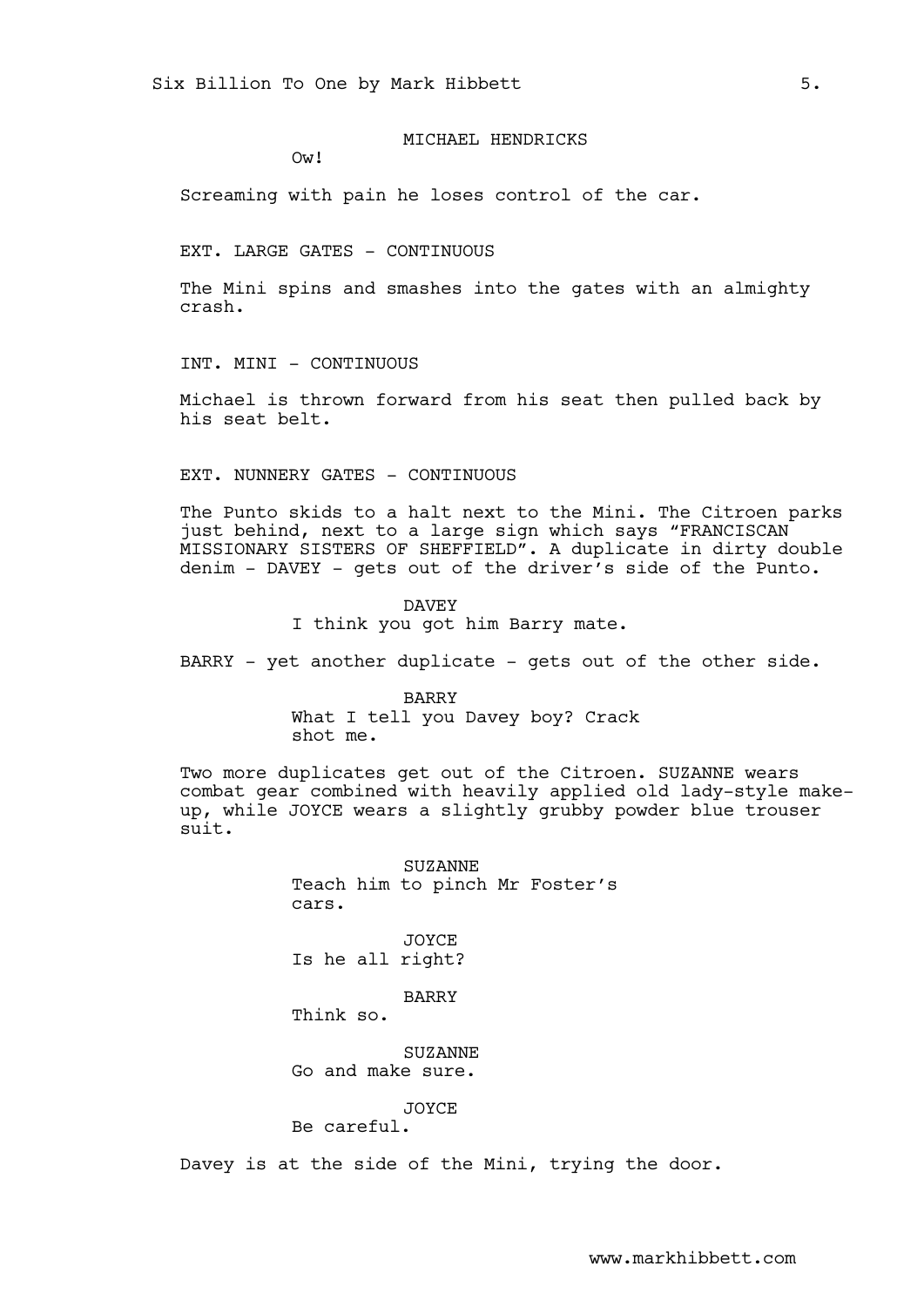# DAVEY

Locked innit?

BARRY Well smash the window you div.

DAVEY All right, shut up.

Davey lifts the butt of his shotgun but before he can smash in the Mini's window another gunshot rings out. He falls sideways, dead.

# BARRY

Christ!

Barry scampers back behind his car. Joyce and Suzanne hide behind the open doors of the Citroen.

> JOYCE I told him to be careful!

SUZANNE Shut up Joyce.

Barry looks over the hood.

BARRY It's the Bogey Man!

EXT. NUNNERY GROUNDS - CONTINUOUS

Through the broken gates is a driveway up to the main nunnery building. A figure in an oversized coat with the hood up the BOGEY MAN - strides along the drive, firing a rifle.

EXT. NUNNERY GATES - CONTINUOUS

A bullet pings off the bonnet of the Punto. Barry ducks down.

BARRY

Argh!

Suzanne and Joyce scramble back into the Citroen.

INT. CITROEN - CONTINUOUS

Suzanne is in the driving seat, putting keys in the ignition.

JOYCE

Come on!

SUZANNE

I'm trying!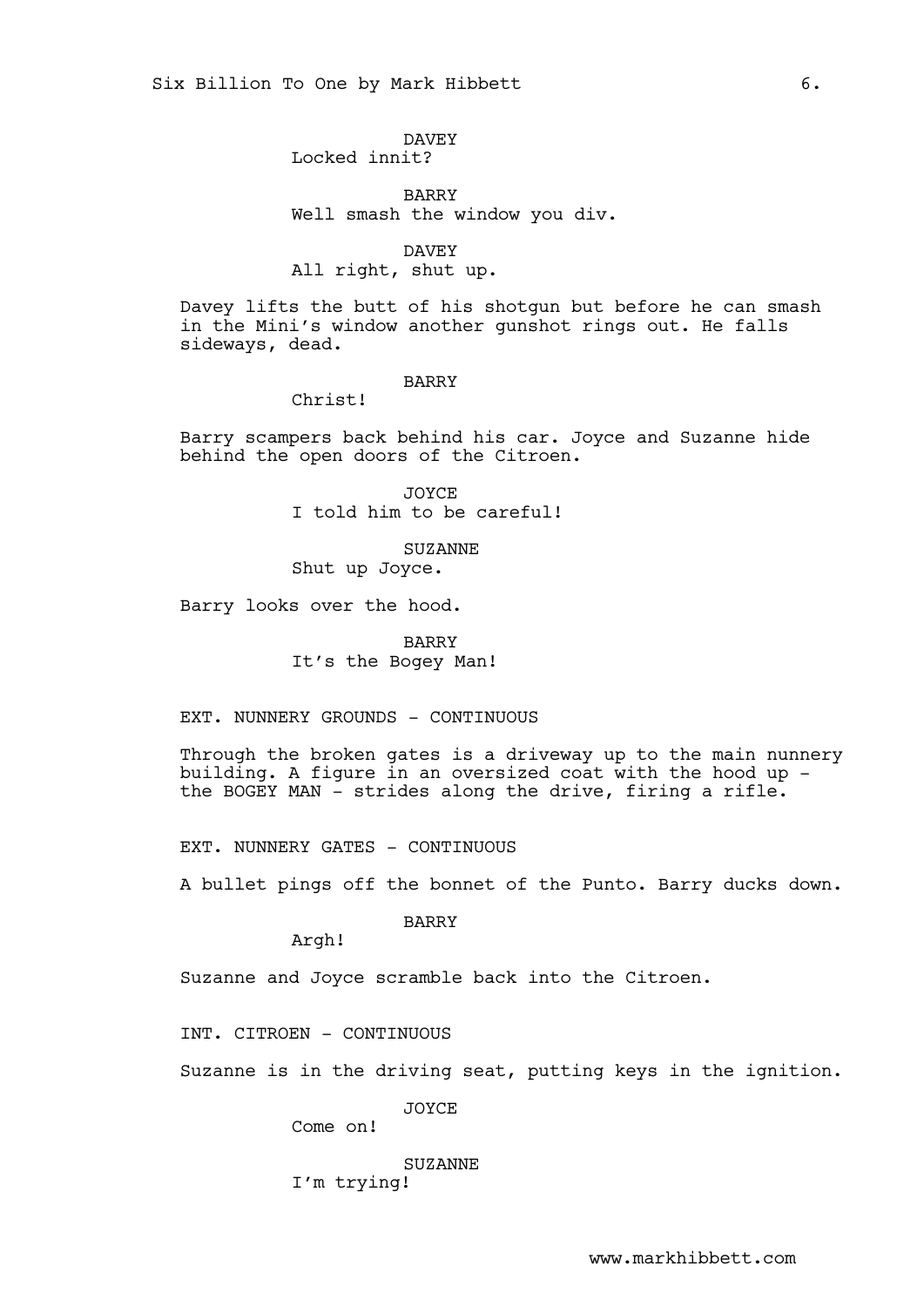The engine starts.

### JOYCE

Seat belt!

## SUZANNE

Not now Joyce.

Another bullet pings off the bonnet.

EXT. NUNNERY GATES - CONTINUOUS

The Citroen reverses out and races away. The Bogey Man stands watching by the Punto, then turns back to Barry. Underneath the coat the Bogey Man wears a "hoodie" top fully zipped up so only his eyes are visible.

> BARRY Look, I'm sorry about the gates. All right?

INT. MINI - CONTINUOUS

Michael looks blearily out of his window as the Bogey Man points the rifle at Barry's head and BANG. Barry falls, dead.

> MICHAEL HENDRICKS Oh dear. Come on Michael.

Michael tries to get out of the car, scrabbling to undo his safety belt. The action is too much and he falls forward, unconscious.

EXT. NUNNERY GATES - CONTINUOUS

Michael's head hits the steering wheel. The airbag inflates, the horn sounds. The Bogey Man walks towards the car.

INT. PRESS CONFERENCE - NIGHT (FLASHBACK)

A scared, podgy little man (56) stands behind DOMINIC FOSTER at the press conference, squinting into the crowd of reporters as cameras flash.

> DOMINIC FOSTER As I have said - repeatedly -Fostercorps have no more idea than anybody else as to what's happening.

Angry shouts from the crowd.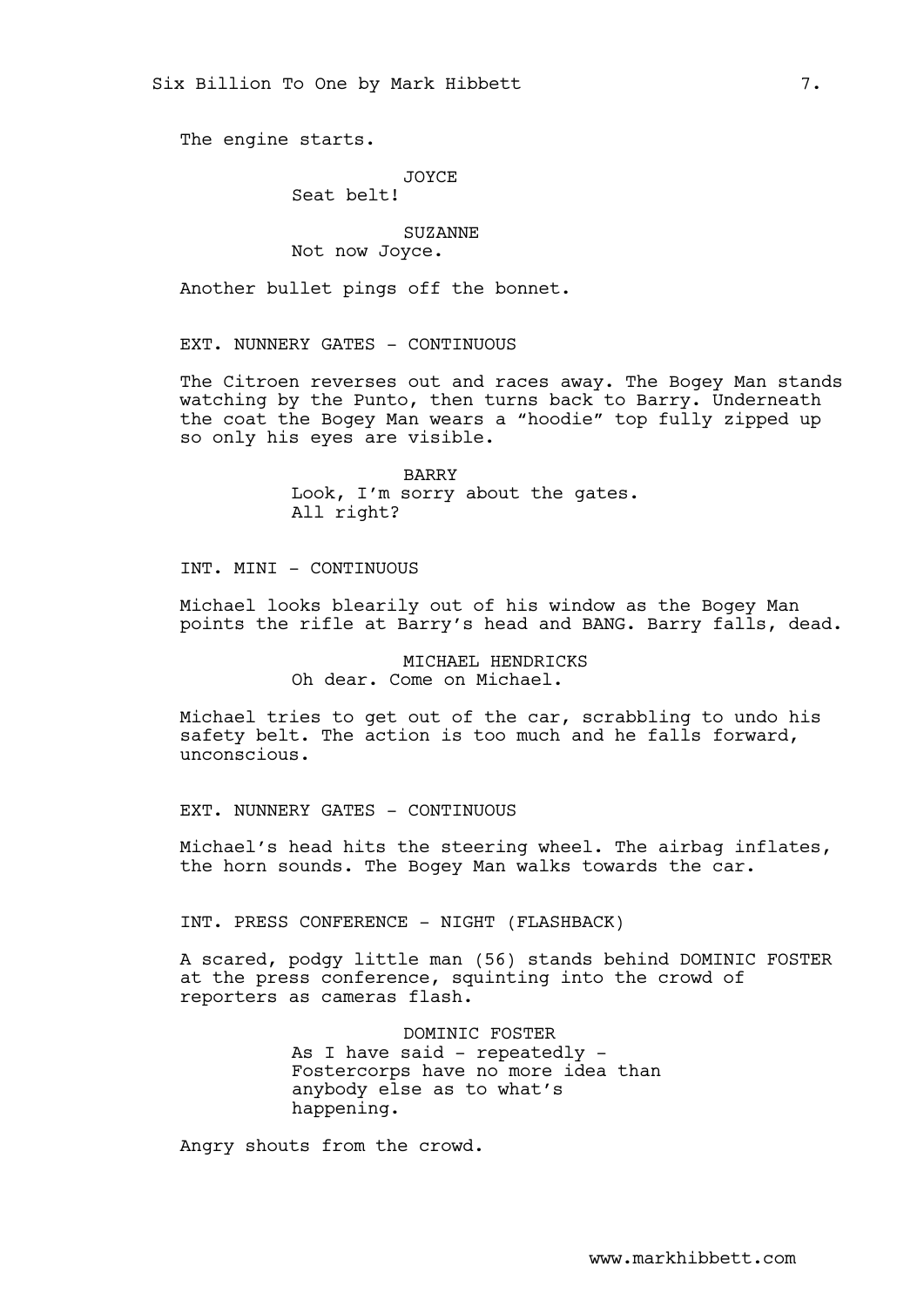DOMINIC FOSTER (CONT'D) However. However! I do have the staff at Foster Research working on the issue. Michael, would you care to say a few words?

The podgy man - ORIGINAL MICHAEL - looks terrified. Foster turns.

> DOMINIC FOSTER (CONT'D) Michael? Michael!

INT. CELL - NIGHT (BACK TO PRESENT)

Michael wakes up with a jolt. He lies on a single bed with a candle on a table beside him. His head is bandaged.

> VOICE AT DOOR What is it?

Somebody is observing him through a hole in the door.

MICHAEL HENDRICKS Hello? What's what?

VOICE AT DOOR On your wrist.

He looks down at the silver bracelet.

MICHAEL HENDRICKS It's just an ID bracelet, it's nothing. The others, are they -

VOICE AT DOOR Not a problem any more.

Michael sits up and reaches for the candle.

MICHAEL HENDRICKS Where am I?

VOICE AT DOOR My home.

He lifts the candle and sees a crucifix on the wall.

MICHAEL HENDRICKS Oh! Inside the nunnery?

VOICE AT DOOR It used to be.

MICHAEL HENDRICKS Well, thanks awfully for the help out there.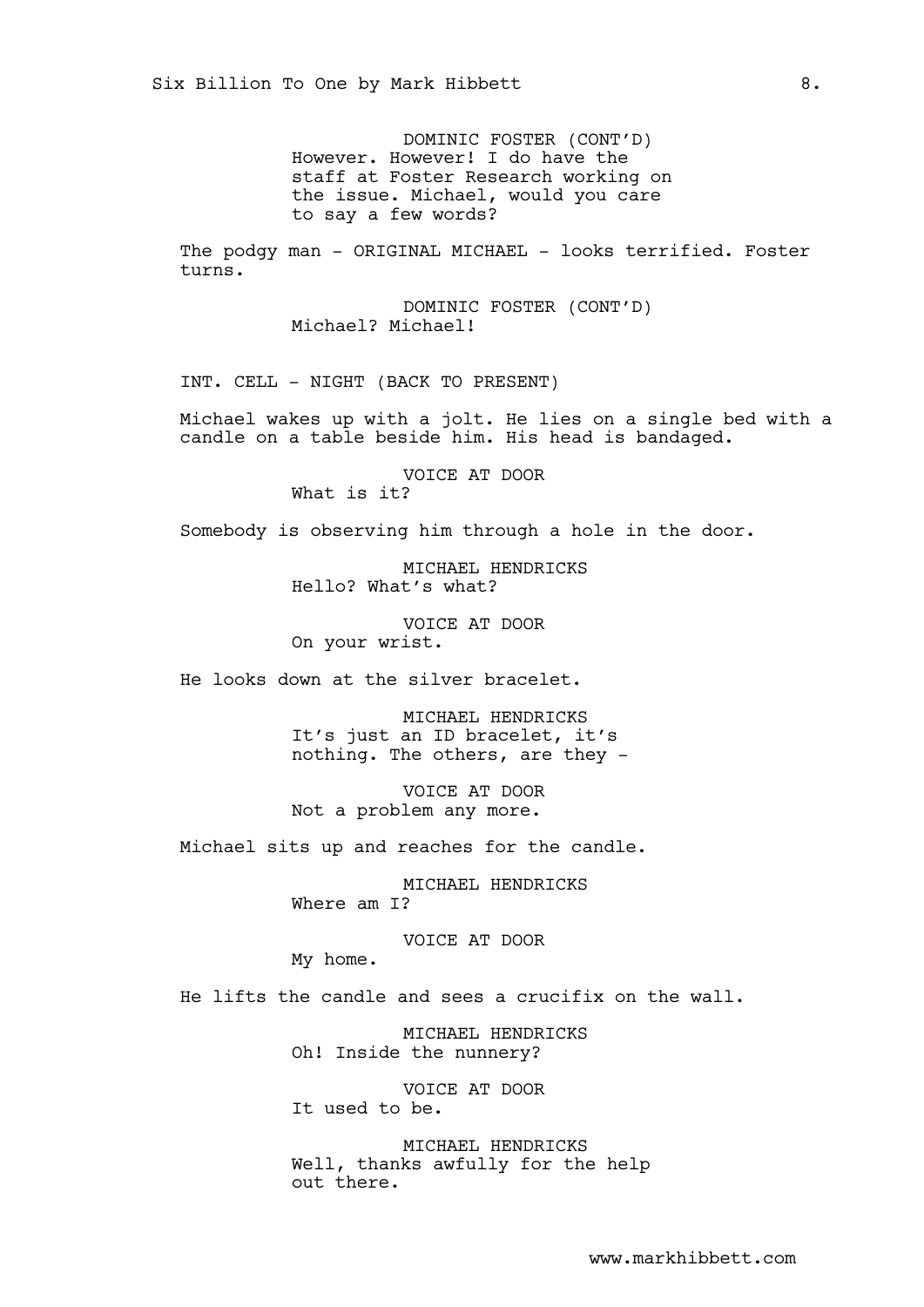VOICE AT DOOR

No.

MICHAEL HENDRICKS

Sorry?

VOICE AT DOOR I don't help people.

MICHAEL HENDRICKS You helped me.

The door opens. The voice at the door is revealed to be the Bogey Man, who enters the room holding the rifle. His coat hood is down but the hoodie is still zipped up.

> BOGEY MAN I captured you. Why were they after you?

MICHAEL HENDRICKS I borrowed a car without asking.

BOGEY MAN

Fair enough.

MICHAEL HENDRICKS I had to get out here - I'm looking for a nun.

BOGEY MAN Right place, wrong time.

MICHAEL HENDRICKS Is there anybody -

BOGEY MAN

They all left.

MICHAEL HENDRICKS Even Sister Maria?

BOGEY MAN

What?

MICHAEL HENDRICKS Sister Maria. She'd be quite old by now I'm afraid, mid-90s I think.

BOGEY MAN

Ninety seven.

MICHAEL HENDRICKS You knew her then?

BOGEY MAN Who are you?